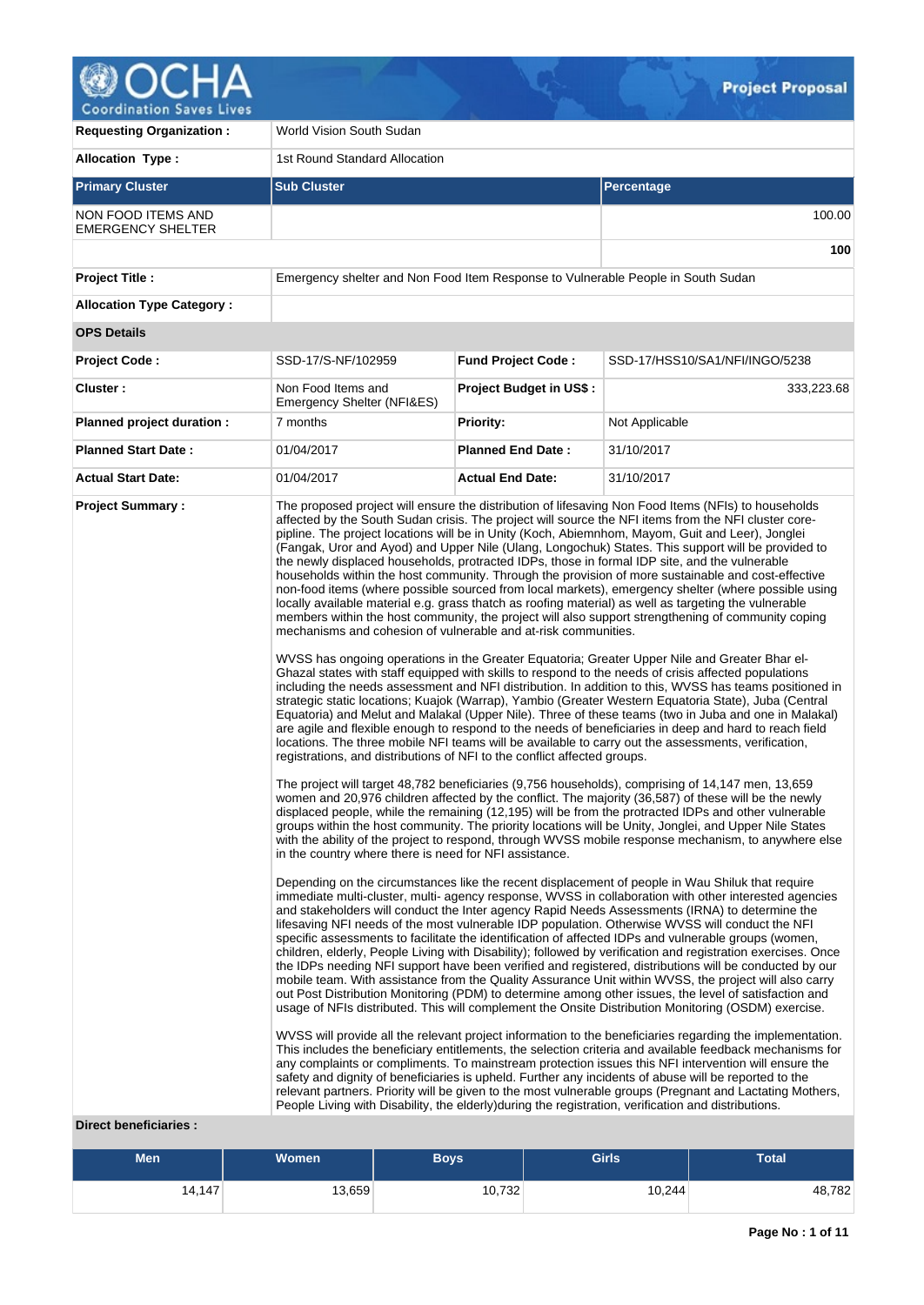### **Other Beneficiaries :**

| <b>Beneficiary name</b>        | <b>Men</b> | <b>Women</b> | <b>Boys</b> | <b>Girls</b> | <b>Total</b> |
|--------------------------------|------------|--------------|-------------|--------------|--------------|
| Internally Displaced People    | 14,147     | 13,659       | 10,732      | 10,244       | 48,782       |
| <b>Indirect Beneficiaries:</b> |            |              |             |              |              |
|                                |            |              |             |              |              |
| <b>Catchment Population:</b>   |            |              |             |              |              |
|                                |            |              |             |              |              |
| Link with allocation strategy: |            |              |             |              |              |

WVSS' use of mobile teams based in Juba and Upper Nile will enable emergency response to affected populations, with a particular focus to newly displaced people and those who are being affected by the dynamics of compounded crises. The team based in Melut will serve the Upper Nile region while the teams based in Juba will serve Unity, Jonglei states; and when required provide buffer support to Upper Nile state. The staff in ongoing WV programmes based in Kodok, Yambio and Kuajok will also provide additional capacity to serve these locations when there are NFI operations.

Each mobile team will comprise of a Relief Officer and a Relief Monitor; the mobile teams will be supported by a roving NFI team leader. The team will engage local community members on a casual/ temporary basis to support with aspects of the distribution such as registration, distribution and crowd control. WVSS will work closely with the NFI cluster to ensure there are coordinated assessments and delivery & distribution of NFIs for the conflict affect groups.

WVSS will attend cluster meetings and participate in inter-agency assessments and distributions. Currently WVSS is co-coordinating the ES-NFI cluster at the national level. In Warrap, and Western Equatoria States, WVSS leads and supports the cluster coordination while in Melut; WVSS is the site focal point for NFIs.

### **Sub-Grants to Implementing Partners :**

| <b>Partner Name</b>                                   | <b>Partner Type</b> | <b>Budget in US\$</b>       |
|-------------------------------------------------------|---------------------|-----------------------------|
|                                                       |                     |                             |
| Other funding secured for the same project (to date): |                     |                             |
| <b>Other Funding Source</b>                           |                     | <b>Other Funding Amount</b> |

| <b>Other Funding Source</b> | <b>Other Funding Amount</b> |
|-----------------------------|-----------------------------|
|                             |                             |

### **Organization focal point :**

| <b>Name</b>                      | <b>Title</b>                                             | <b>Email</b>            | Phone           |
|----------------------------------|----------------------------------------------------------|-------------------------|-----------------|
| Jacobus Koen                     | Program Development<br>and Quality Assurance<br>Director | Jacobus Koen@wvi.org    | +211 928 123529 |
| Lilian Mumbi                     | <b>Emergency Response</b><br>Manager                     | Lilian Mumbi@wvi.org    | +211-920 055179 |
| Thatcher Ng'ong'a                | Programme Officer-<br><b>Emergency Response</b>          | Thatcher_Ngonga@wvi.org | +211 925 413943 |
| <b>BACKGROUND</b>                |                                                          |                         |                 |
| 1. Humanitarian context analysis |                                                          |                         |                 |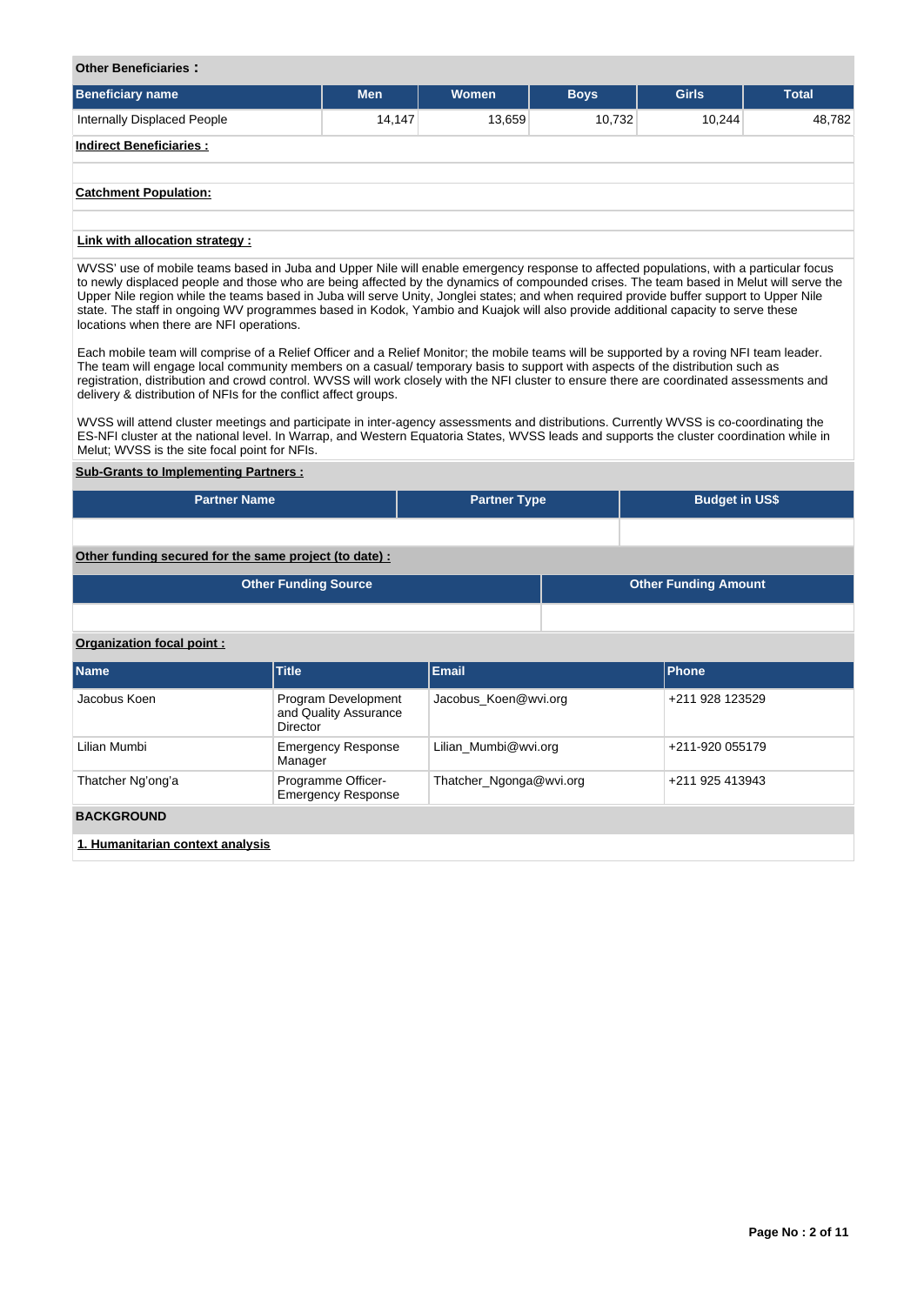Despite the signing of the agreement on the resolution of the conflict in the Republic of South Sudan in August 2015, violence continued to affect civilians in all ten great states in 2016. The humanitarian crisis has deepened and spread, considering that at the beginning of 2016, the crisis largely concentrated in the Greater Upper Nile region but has since spread to large additional areas in the country due to the cumulative impact of conflict, economic decline and severe erosion in coping capacities. The fighting in the country's capital, Juba, in July 2016 was a trigger of large-scale displacement and violence that followed. By mid-December 2016, more than 3 million South Sudanese had been forced to flee their homes (Humanitarian Response Plan, 2017); implying that one in four people in South Sudan have been uprooted their lives disrupted, their homes destroyed, their livelihoods decimated.

The economic decline has increased the vulnerability of the urban poor. The cost of living has increased exponentially, with the South Sudan annual Consumer Price Index (CPI) increasing by 835.7 per cent from October 2015 to October 2016, the highest year-on-year inflation rate in the world. Insecurity along main roads has crippled trade and trader's ability to access hard currency for imports. In September 2016, 51 per cent of households in Juba were food insecure, more than double the 2015 level of 23 per cent, and this number is expected to continue to increase during the first quarter of 2017 (WFP South Sudan, Food and Nutrition Security Update, December 2016). Food insecurity and malnutrition are at unprecedented levels, diseases are widespread, and destitution in urban areas is spiking. Health sector reports demonstrate that susceptibility to disease has risen after more than 2 million cases of malaria were reported from January to November 2016; an increase compared to the same period in 2015. The cholera outbreak in 2016 affected more people and spread to more locations than 2015. There are rising cases of the deadly tropical disease kala-azar and more than twice the number of counties have been affected by measles outbreaks in 2016 (13) compared to 2015 (5). Further, the displacement in the Greater Equatoria region (which has the highest prevalence rates of HIV/AIDS in South Sudan), has led to inaccessibility of life-sustaining treatment.

It is against this background that WVSS plans to respond with lifesaving Non Food Items and Shelter provisions to vulnerable households. We will do this through the use of mobile teams to reach 48,782 beneficiaries (9,756 households). WVSS has three mobile teams, two based in Juba and one based in Upper Nile. These mobile teams are pre-positioned to serve hard to reach locations and where there is need. The static locations (locations like POCs and relatively stable and easily accessible locations like in Warrap) will be served by existing WV staff, but may receive buffer support from the mobile teams if required. The response to the hard to reach locations would normally be organized missions with support from the NFI and the logistics clusters as there may be no regular UNHAS services to those locations. Static locations are normally more easily accessible as they can be accessed through regular flights by UNHAS.

### **2. Needs assessment**

In the South Sudan context, where famine has been declared in sections of the country of the country and increased levels of food insecurity that are compounded by conflict, most communities will indicate varied levels of vulnerabilities. The resources available to respond to these needs are limited making it imperative for the ES-NFI project to conduct a needs assessment that determines the most vulnerable people in need of ES-NFI supplies.

The project will prioritize newly displaced populations. In addition to determining the most vulnerable, the assessment will determine the gaps and what items are the most needed by the displaced populations. Based on WVSS experience, the common ES- NFI supplies needed by the communities range are plastic sheets, Blankets, Mosquito nets, Kitchen Sets and sleeping mats. When populations are displaced from their usual areas of residence, they normally move with little to nothing, increasing their vulnerability to water borne diseases, extreme temperatures and other environmental elements that contribute to increased suffering.

WVSS will use its mobile teams and/ or the static teams to conduct the needs assessments. WVSS will also have the capacity to participate in assessments that are multi sector in nature and would need Inter cluster Rapid Needs Assessments. The current number of beneficiaries are estimated from the 2008 South Sudan population census, taking into consideration the displacement of people that has occurred since the crisis begun in Mid- December 2013 and the population's fertility rate.

## **3. Description Of Beneficiaries**

The targeted beneficiaries are the severely affected population groups, who experience worse situations due to their varied vulnerability, i.e. women, children, and people living with disability, the elderly population, some men and other vulnerable groups. As a vulnerable population group, women and children have been significantly affected by the conflict resulting in increased exposure to disease, food insecurity and a lack of lifesaving non-food items. The project will focus on newly displaced populations in most need of assistance and protection. They comprise of IDPs in PoCs, formal IDP camps, collective centers and those integrated in the host community. The beneficiaries will receive non-food items and reinforcement of shelter. The project will also target populations in the communities that require strengthening of the coping mechanisms, as well as target host community members towards ensuring cohesion of vulnerable and at-risk communities.

### **4. Grant Request Justification**

WVSS has been working in the country since 1989, with demonstrated long-term commitment and continued operational presence within South Sudan designing and implementing a variety of single and multi-sectoral projects. It has cultivated relationship with local community and partners that has smoothed its humanitarian interventions. WVSS has three (3) bases in Upper Nile (Malakal, Kodok and Melut), two bases in Western Equatoria (Yambio and Tambura) and six bases in Warrap State (Kuajok, Luonyaker, Warrap, Tonj, Tonj East and Twic) with the head office in Juba where two mobile teams are stationed. This makes us agile enough and improves the coordination of the NFI response which is adjacent to an emergency area.

Specific to NFI, WVSS has been implementing NFI/ES intervention in Upper Nile Region, Unity Jonglei, Warrap, and Western Equatoria states, distributing most NFI items that include blankets, plastic sheet, mosquito nets, kitchen sets, sleeping mats, buckets, and soap to IDPs, returnees and the host population. This experience will be used to ensure that resources are accounted for and that the safety and dignity of the beneficiaries is maintained as the assistance is delivered. With our experience in using mobile teams, we are able to respond to any NFI needs, in any accessible location within the country. In the past one year the mobile team has demonstrated its ability to respond to NFI needs such as in Ezo and Wau Shiluk as well as support to other partners such as in New Fangak and Jikmir.

WVSS has worked with development partners like DFID, CHF (SSHF), OFDA and German Government in carrying out NFI/ES interventions. Since the beginning of the crisis in mid-December 2013, WVSS has reached a total of 350,158 beneficiaries (151,859 Men and 198,299 women; 72,659 households) with lifesaving NFI. This number comes from IDPs in Upper Nile, Unity, Jonglei, Warrap, and Western Equatoria States. WVSS has managed to retain trained, experienced and committed NFI personnel that know and understand the local context and customs. Further, we continue to build the security awareness skills for the staff that travel to field locations. Security trainings are necessary components that help to mitigate the security risk present in the proposed operational areas.

### **5. Complementarity**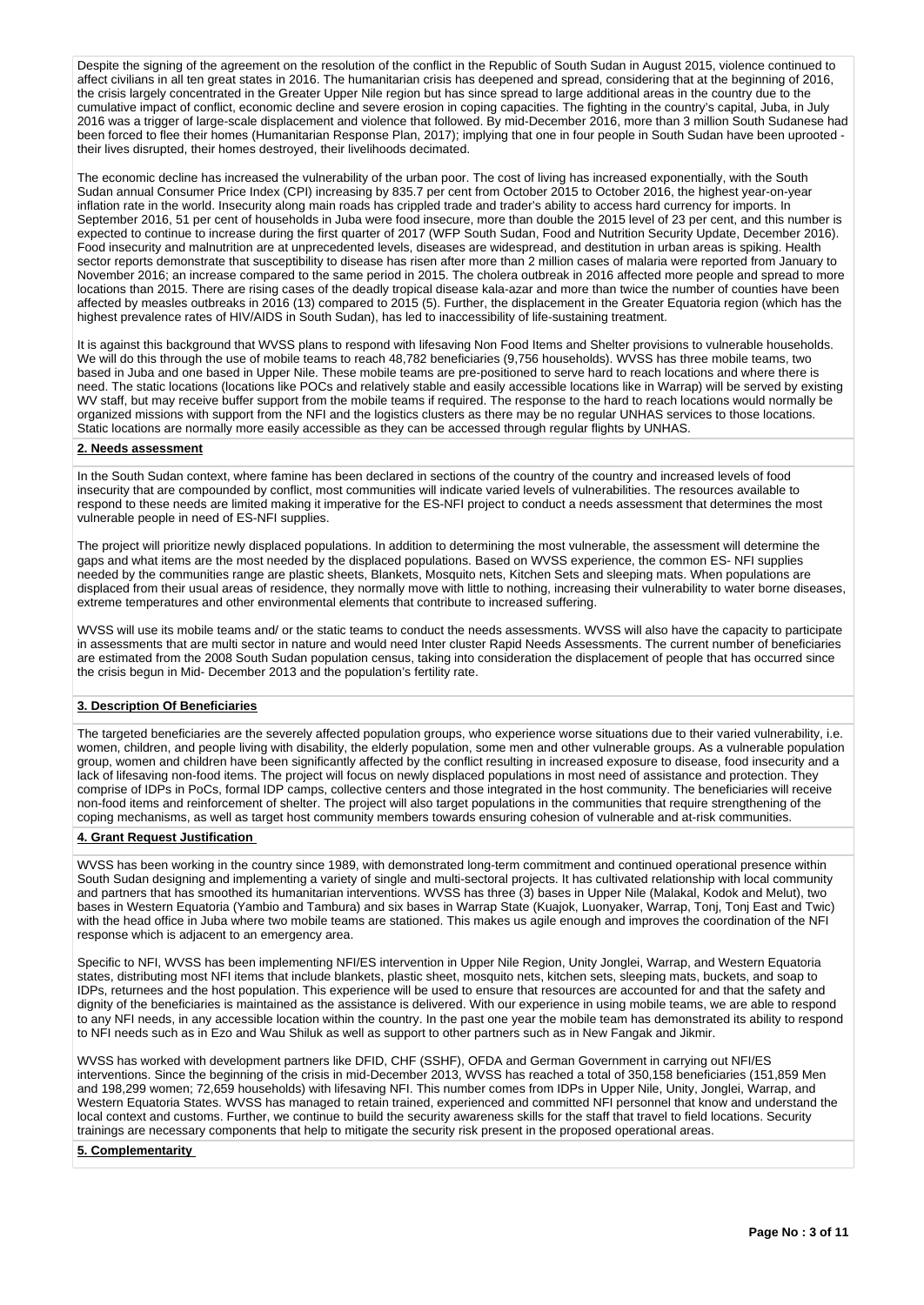WVSS has ongoing projects in Warrap, Western Equatoria and Upper Nile States, providing the project the ability to leverage ongoing programming for greater cost effectiveness. The WVSS investment available in these locations, in conjunction with the ES-NFI distribution will contribute to deeper impact among the community members we work with. For example in Upper Nile, WVSS has ongoing food assistance and livelihood projects that utilise Food Mobile teams. These project personnel and their relationships with the local authorities and community members can be drawn upon by the ES- NFI project.

WVSS will also continue to draw from internal capacity such as WV Australia who provides additional technical and financial support for towards the overall success of the project.

### **LOGICAL FRAMEWORK**

### **Overall project objective**

To provide timely Emergency Shelter and Non Food Items support to internally displaced and conflict affected populations.

WVSS will conduct assessments to identify and verify individuals with NFI needs in targeted locations in addition to participating in inter agency assessments. In WVSS operational areas, we will lead the distribution of NFIs to identified vulnerable households. WVSS will utilize the mobile teams based in Juba to reach field locations that may be affected due to new wave of conflict while the team based in Upper Nile will respond within the greater Upper Nile State.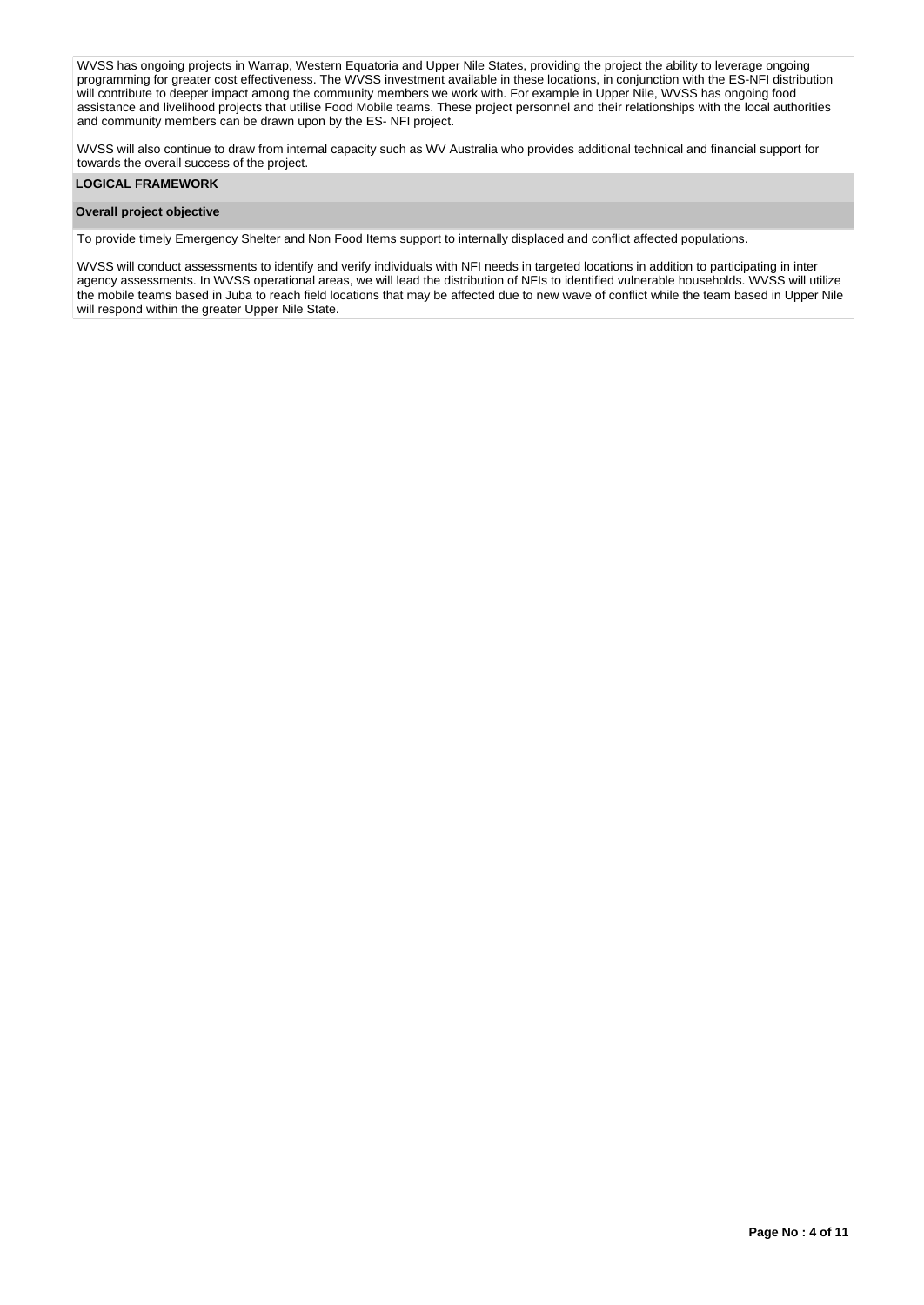| NON FOOD ITEMS AND EMERGENCY SHELTER                                                                                                    |                                                                                                      |                                 |  |  |  |  |  |  |
|-----------------------------------------------------------------------------------------------------------------------------------------|------------------------------------------------------------------------------------------------------|---------------------------------|--|--|--|--|--|--|
| <b>Cluster objectives</b>                                                                                                               | <b>Strategic Response Plan (SRP) objectives</b>                                                      | <b>Percentage of activities</b> |  |  |  |  |  |  |
| Provide life-saving non-food items and<br>emergency shelter to newly displaced people<br>in greatest need of assistance and protection. | SO1: Save lives and alleviate the suffering of<br>those most in need of assistance and<br>protection | 100                             |  |  |  |  |  |  |

**Contribution to Cluster/Sector Objectives :** The proposed interventions will contribute to the following cluster objectives:

1. WVSS will ensure a coordinated and timely delivery of needs-based lifesaving non-food items and emergency shelter assistance to newly displaced population, with a focus on the most vulnerable.

2. Through the use of its Rapid Response Mechanism (Mobile teams) the project will be able to effectively respond to any population affected by the South Sudan conflict crisis and are in most need of life saving Non Food Items. WVSS will continue to work with the NFI and logistics cluster in ensuring that response to the most vulnerable in those hard to reach locations and static locations are well coordinated and ensure timely delivery of assistance. In line with the ES-NFI cluster strategy WVSS will also ensure that IDPs in PoCs, formal IDP camps, collective centers and those integrated in the host community that are in most need of assistance and protection receive assistance through the provision of non-food items and reinforcement of shelter. Assessments and verification will be conducted to ensure only the most vulnerable receive the ear marked assistance. In some of these locations, WVSS will use existing project staff enabling the mobile team's availability and ability to provide surge capacity when required, especially for hard to reach field locations.

The mobile teams are a key factor adequate preparedness and response to the needs of the many conflict affected households in locations where in most cases no humanitarian agencies are present. They contribute to an effective and timely response to the needs of IDPs in the most affected states like Upper Nile, Unity, Jonglei and if need be even in some Equatoria states. The distribution of NFIs will be focused on spontaneous IDP settlements and some IDPs who have integrated within the host communities.

This project also takes into account the absolute immediate needs and will respond appropriately where survival kits are identified as a relevant intervention and in collaboration with the ES-NFI cluster. WVSS is currently Co-coordinating the ES-NFI at the national level, and as state focal point in Warrap State and Western Equatoria. WVSS is also the Site Focal point on ES-NFI in Melut. Effective coordination within WVSS and with other partners will be maintained for ES-NFI across South Sudan with a key focus in closing gaps at state level.

### **Outcome 1**

Improved living conditions for conflict affected vulnerable households (with a focus on new/old IDPs, and other vulnerable communities)

# **Output 1.1**

### **Description**

New and old IDPs are provided with Shelter and NFIs

### **Assumptions & Risks**

Access to beneficiaries will remain unimpeded

Weather conditions remain favorable for NFIs to be delivered

Security situation remains favorable for operations

#### **Indicators**

|                 |                                                                           |                                                                                                                     |            | <b>End cycle beneficiaries</b> |            |                   | <b>End</b><br>cycle |
|-----------------|---------------------------------------------------------------------------|---------------------------------------------------------------------------------------------------------------------|------------|--------------------------------|------------|-------------------|---------------------|
| Code            | <b>Cluster</b>                                                            | <b>Indicator</b>                                                                                                    | <b>Men</b> | <b>Women</b>                   |            | <b>Boys Girls</b> | <b>Target</b>       |
| Indicator 1.1.1 | NON FOOD ITEMS AND<br><b>EMERGENCY SHELTER</b>                            | [Frontline] Number of assessments conducted                                                                         |            |                                |            |                   | 6                   |
|                 | Means of Verification: Assessment /verification reports and IRNA          |                                                                                                                     |            |                                |            |                   |                     |
| Indicator 1.1.2 | NON FOOD ITEMS AND<br><b>EMERGENCY SHELTER</b>                            | [Frontline] Number of people served with NFI                                                                        |            | 13,659                         | 10,7<br>32 | 10,2<br>44        | 48.782              |
|                 | <b>Means of Verification: Distribution report</b>                         |                                                                                                                     |            |                                |            |                   |                     |
| Indicator 1.1.3 | NON FOOD ITEMS AND<br><b>EMERGENCY SHELTER</b>                            | [Frontline] Number of partner's monthly<br>stock/distribution reports compiled and submitted<br>to the Cluster Team |            |                                |            | 18                |                     |
|                 | Moane of Vorification . Distribution report Monthly stock report from SED |                                                                                                                     |            |                                |            |                   |                     |

**Means of Verification** : Distribution report, Monthly stock report from SFI **Activities**

## **Activity 1.1.1**

Conduct needs assessments, (direct and inter agency) to identify beneficiaries in need of Shelter and NFI (focusing on particular needs of women, men, girls and boys)

## **Activity 1.1.2**

Carry out verification, registration and distribution of S- NFIs to identified beneficiaries (taking into consideration the specific needs of women, men, girls and boys)

### **Activity 1.1.3**

Conduct rapid monitoring /post distribution monitoring (PDM)

## **Output 1.2**

### **Description**

Coordination meetings are facilitated at both national and state level

### **Assumptions & Risks**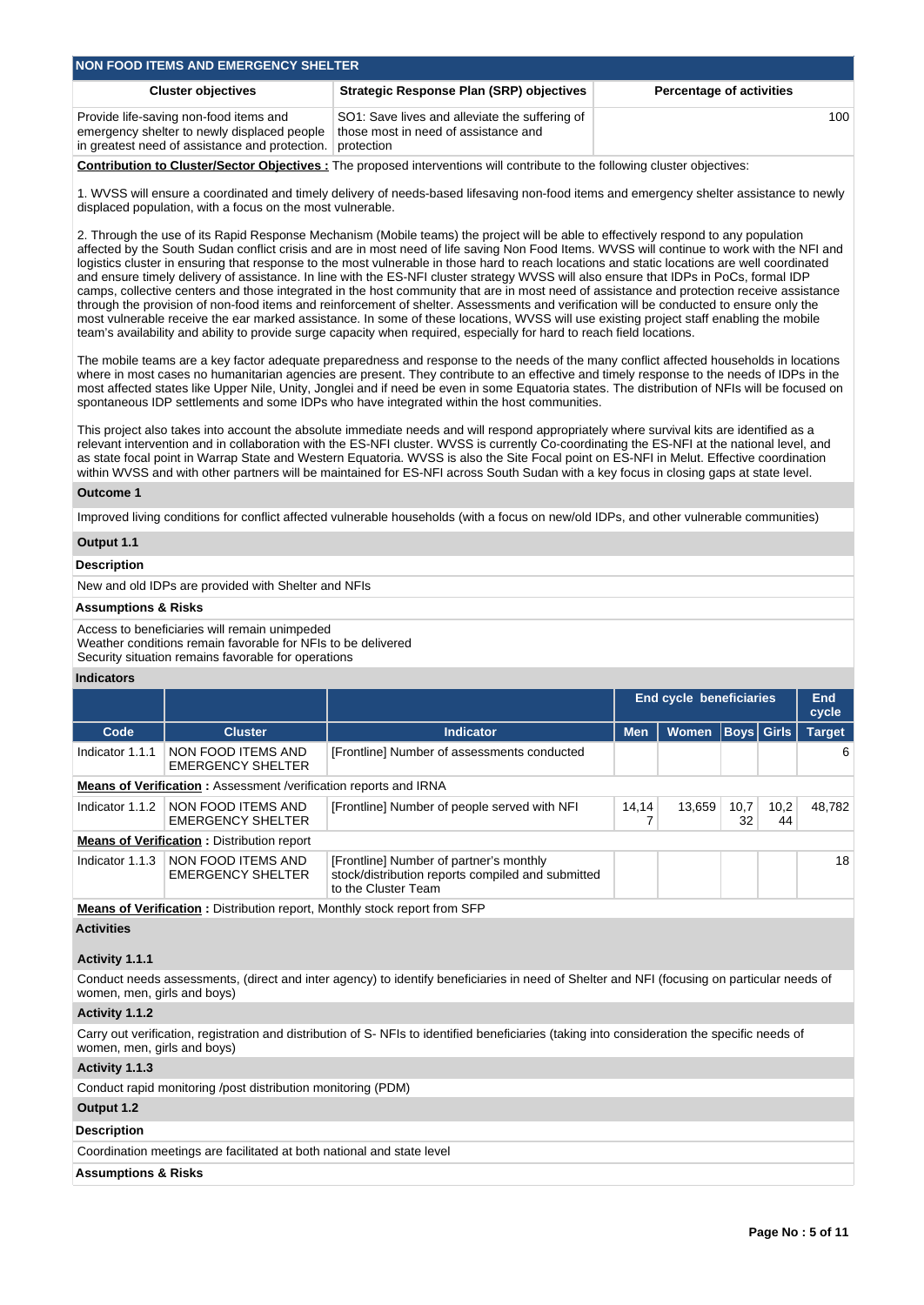NFI/ES partners support coordination efforts Access to beneficiaries remains unimpeded

| <b>Indicators</b>              |                                                                                                                                                                 |                                                                                                                                                 |            |                                |                   |              |               |
|--------------------------------|-----------------------------------------------------------------------------------------------------------------------------------------------------------------|-------------------------------------------------------------------------------------------------------------------------------------------------|------------|--------------------------------|-------------------|--------------|---------------|
|                                |                                                                                                                                                                 |                                                                                                                                                 |            | <b>End cycle beneficiaries</b> |                   |              | End<br>cycle  |
| Code                           | <b>Cluster</b>                                                                                                                                                  | <b>Indicator</b>                                                                                                                                | <b>Men</b> | Women                          | <b>Boys</b> Girls |              | <b>Target</b> |
| Indicator 1.2.1                | NON FOOD ITEMS AND<br><b>EMERGENCY SHELTER</b>                                                                                                                  | # of Coordination/Cluster meetings convened                                                                                                     |            |                                |                   |              | 21            |
|                                | <b>Means of Verification:</b> Minutes of meetings convened                                                                                                      |                                                                                                                                                 |            |                                |                   |              |               |
| Indicator 1.2.2                | NON FOOD ITEMS AND<br><b>EMERGENCY SHELTER</b>                                                                                                                  | [Frontline] Number of partner's monthly<br>stock/distribution reports compiled and submitted<br>to the Cluster Team                             |            |                                |                   |              | 20            |
| Melut, Western Equatoria)      |                                                                                                                                                                 | Means of Verification: # of monthly stock/distribution reports compiled for [state] cluster, and submitted to Cluster Coordinators (Warrap,     |            |                                |                   |              |               |
| <b>Activities</b>              |                                                                                                                                                                 |                                                                                                                                                 |            |                                |                   |              |               |
| Activity 1.2.1                 |                                                                                                                                                                 |                                                                                                                                                 |            |                                |                   |              |               |
|                                | Co-lead the S-NFI cluster at national level                                                                                                                     |                                                                                                                                                 |            |                                |                   |              |               |
| Activity 1.2.2                 |                                                                                                                                                                 |                                                                                                                                                 |            |                                |                   |              |               |
|                                |                                                                                                                                                                 | Lead the NFI state-level cluster coordination in Warrap, and Western Equatoria.                                                                 |            |                                |                   |              |               |
| Activity 1.2.3                 |                                                                                                                                                                 |                                                                                                                                                 |            |                                |                   |              |               |
|                                |                                                                                                                                                                 | Submit Monthly stock/distribution reports to the cluster/state cluster coordinators                                                             |            |                                |                   |              |               |
| Output 1.3                     |                                                                                                                                                                 |                                                                                                                                                 |            |                                |                   |              |               |
| <b>Description</b>             |                                                                                                                                                                 |                                                                                                                                                 |            |                                |                   |              |               |
|                                |                                                                                                                                                                 | NFI mobile teams for emergency response utilized to reach out to vulnerable groups in deep field locations affected due to the conflict crisis. |            |                                |                   |              |               |
| <b>Assumptions &amp; Risks</b> |                                                                                                                                                                 |                                                                                                                                                 |            |                                |                   |              |               |
|                                | Weather conditions remain favorable for NFIs to be delivered<br>Security situation remains favorable for operations.<br>Access to beneficiaries not a challenge |                                                                                                                                                 |            |                                |                   |              |               |
| <b>Indicators</b>              |                                                                                                                                                                 |                                                                                                                                                 |            |                                |                   |              |               |
|                                |                                                                                                                                                                 |                                                                                                                                                 |            | <b>End cycle beneficiaries</b> |                   |              | End<br>cycle  |
| Code                           | <b>Cluster</b>                                                                                                                                                  | <b>Indicator</b>                                                                                                                                | <b>Men</b> | Women                          | Boys              | <b>Girls</b> | <b>Target</b> |
| Indicator 1.3.1                | NON FOOD ITEMS AND<br><b>EMERGENCY SHELTER</b>                                                                                                                  | [Frontline] Number of assessments conducted                                                                                                     |            |                                |                   |              | 6             |
|                                | <b>Means of Verification: IRNA/Assessment reports</b>                                                                                                           |                                                                                                                                                 |            |                                |                   |              |               |
| Indicator 1.3.2                | NON FOOD ITEMS AND<br><b>EMERGENCY SHELTER</b>                                                                                                                  | [Frontline] Number of distributions conducted                                                                                                   |            |                                |                   |              | 6             |
|                                | <b>Means of Verification : Distribution reports</b>                                                                                                             |                                                                                                                                                 |            |                                |                   |              |               |
|                                | Indicator 1.3.3   NON FOOD ITEMS AND<br><b>EMERGENCY SHELTER</b>                                                                                                | [Frontline] Number of partner's monthly<br>stock/distribution reports compiled and submitted<br>to the Cluster Team                             |            |                                |                   |              | 18            |
|                                |                                                                                                                                                                 | Means of Verification: Monthly stock reports, in Yambio, Melut and Kuajok                                                                       |            |                                |                   |              |               |
| <b>Activities</b>              |                                                                                                                                                                 |                                                                                                                                                 |            |                                |                   |              |               |
| Activity 1.3.1                 |                                                                                                                                                                 |                                                                                                                                                 |            |                                |                   |              |               |
|                                |                                                                                                                                                                 | Deploy mobile teams to conduct emergency response in deep field locations as and when required                                                  |            |                                |                   |              |               |

**Additional Targets :**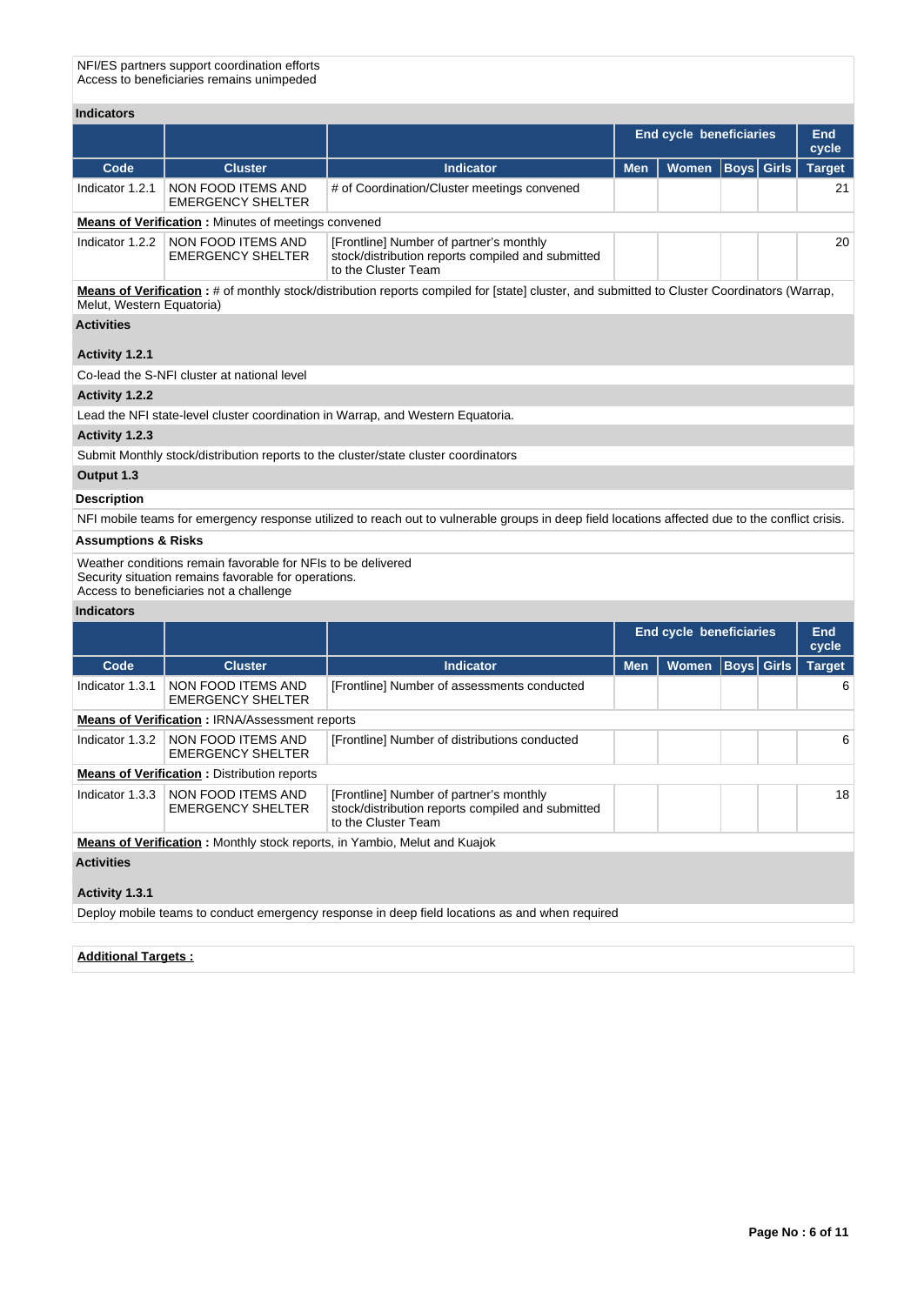## **Monitoring & Reporting plan**

The Reporting and monitoring functions will be conducted in various ways by World Vision South Sudan. The Main reports that will be provided throughout the response period will be assessment reports, verification and registration reports, the distribution reports and the state level monthly report. Internally WVSS will also conduct Post Distribution Monitoring in selected locations, based on purposive sampling. WVSS through its Program Development and Quality Assurance (PDQA) department will develop the performance Indicators tracking table which will enable the project's management to monitor progress towards results and decision making.

The various activities that the ES-NFI team will undertake during the project period will focus on Assessment, Verification, Registration and ES-NFI Distributions. These activities will be done by the mobile team. This information will then be consolidated by the ES-NFI manager, who will also share it with various stakeholders; including the NFI cluster and WVSS Management.

Further, help desks and complaints/ feedback response mechanism will be established at each distribution point. The feedback will be used to adjust programming accordingly. During the emergency response, post distribution monitoring will be conducted in selected location and the separate reports will be provided both to management and the ES-NFI Cluster.

#### **Workplan**

| <b>Activity description</b>                                                                                                                                                                    | Year | $\blacktriangleleft$ | $\mathbf{2}$ |   | 5 <sup>5</sup> | 6           | $\overline{7}$ | 8        | $\overline{9}$ | 110111112    |  |
|------------------------------------------------------------------------------------------------------------------------------------------------------------------------------------------------|------|----------------------|--------------|---|----------------|-------------|----------------|----------|----------------|--------------|--|
| Activity 1.1.1: Conduct needs assessments, (direct and inter agency) to identify<br>beneficiaries in need of Shelter and NFI (focusing on particular needs of women,<br>men, girls and boys)   | 2017 |                      |              | X | X.             | $X$ $X$ $X$ |                |          | $\mathsf{X}$   |              |  |
| Activity 1.1.2: Carry out verification, registration and distribution of S-NFIs to<br>identified beneficiaries (taking into consideration the specific needs of women,<br>men, girls and boys) | 2017 |                      |              | X | $\mathsf{X}$   | ΙX.         | $\mathsf{X}$   | IX.      | <sup>X</sup>   |              |  |
| Activity 1.1.3: Conduct rapid monitoring /post distribution monitoring (PDM)                                                                                                                   | 2017 |                      |              |   |                | X           | ΙX.            | <b>X</b> |                |              |  |
| Activity 1.2.1: Co-lead the S-NFI cluster at national level                                                                                                                                    | 2017 |                      |              | X | $\times$       | ΙX.         | $\mathsf{X}$   | <b>X</b> | <b>X</b>       | $\mathsf{X}$ |  |
| Activity 1.2.2: Lead the NFI state-level cluster coordination in Warrap, and Western<br>Equatoria.                                                                                             | 2017 |                      |              | X | <b>X</b>       | $X$ $X$ $X$ |                |          | ΙX.            | <sup>X</sup> |  |
| Activity 1.2.3: Submit Monthly stock/distribution reports to the cluster/state cluster<br>coordinators                                                                                         | 2017 |                      |              | X | $\times$       | ΙX.         | $\mathsf{X}$   | <b>X</b> | ΙX.            | $\mathsf{x}$ |  |
| Activity 1.3.1: Deploy mobile teams to conduct emergency response in deep field<br>locations as and when required                                                                              | 2017 |                      |              | x | X              | <b>X</b>    | $\mathsf{X}$   | IX.      | $\mathsf{x}$   |              |  |

#### **OTHER INFO**

### **Accountability to Affected Populations**

Accountability to beneficiaries at the project design stage of the ES-NFI Project is normally a challenge due to the fact that the project locations are subject to change due to the nature of disaster such as conflict. However, project beneficiaries are always involved during the implementation phase.

During the project period, WVSS staff will involve the beneficiaries, local leadership during the needs assessment, registration and verification and finally during distributions. During assessments, the households, the community, and the local leadership will be allowed to provide input in terms of most ES-NFI needed in the locations as well as indicate who the most vulnerable people are. This will be done through household interviews, focus group discussions, community meetings and meetings with the local leadership. During the registration and verification of beneficiaries the community and beneficiaries will receive the guidelines on the selection criteria and through various discussions, will be part to the selection of the deserving beneficiaries who would finally be registered. During the implementation stage, all the casual staff that will be used to carry out the various roles will be from the beneficiaries, and the local communities.

During the assessment, beneficiaries' registration and verification; WVSS will use household interviews, Focus group discussions, community meetings and meetings with the local leadership to collect feedback from these stakeholders. During the ES-NFI distribution, the help-desk will be made available and the beneficiaries will provide their complaints and feedback through this desk. A report will be compiled and findings shared in cases were immediate solutions are not available. After the NFIs distribution, PDM will be conducted in selected locations and the relevant feedback/ report shared with the cluster and internally. In distributing the ES/NFI, WVSS will seek to strengthen the coping mechanism of the community and ensure that it does not erode the way the community structures. WVSS will seek to understand the context of the displaced people and offer appropriate assistance that is acceptable by them.

### **Implementation Plan**

World Vision South Sudan will implement this project through the use of its three Mobile teams. The Mobile teams would be in charge of conducting needs assessments, beneficiaries' registration and distribution. Depending on the context, the mobile teams will need to conduct these activities through the inter agency mechanism such as sensitive contexts where there is rapid displacements of people leading multisectoral needs. The mobile team will compile reports for all these activities which will be shared with the ES-NFI manager, who will in turn review and consolidate these reports. The final reports will be shared both internally and with the ES-NFI Cluster for decision making. During the field operations, WVSS will use casual staff from within the community to help with the implementation of the project. The ES-NFI manager will always be in charge of coordination of the of the whole project, by ensuring that all the activities are done in coordination with the ES-NFI cluster; as well as coordination with other key partners like IOM on the management of the core pipeline and the Logistics Cluster for all logistics related activities. Coordination with the Cluster would be critical to ensure that there will be no duplication of the response in any locations. The local leadership, the community and the beneficiaries will be involved at every stage during the implementation stage.

**Coordination with other Organizations in project area**

**Name of the organization Areas/activities of collaboration and rationale**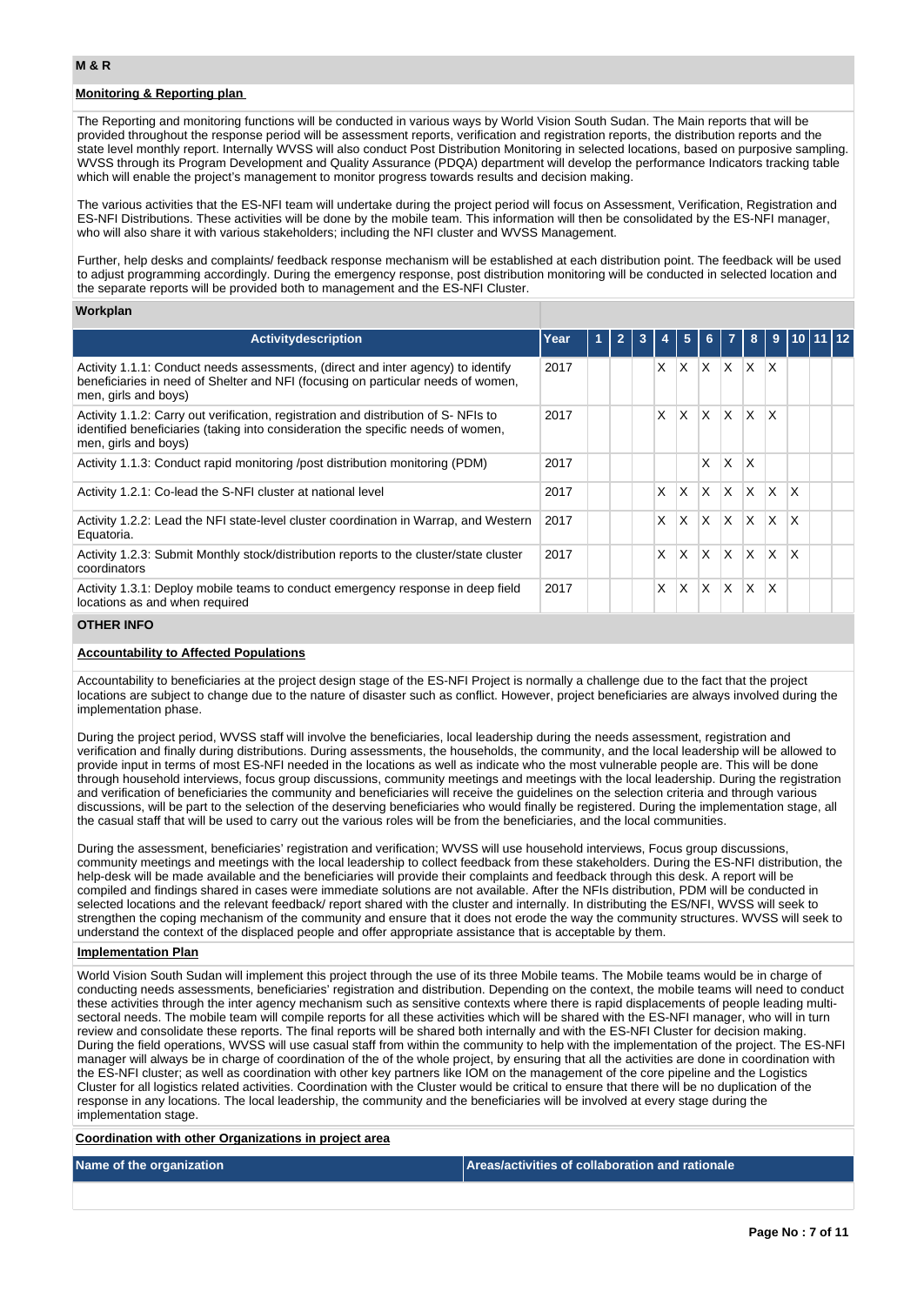#### **Environment Marker Of The Project**

A: Neutral Impact on environment with No mitigation

### **Gender Marker Of The Project**

2a-The project is designed to contribute significantly to gender equality

#### **Justify Chosen Gender Marker Code**

The project will ensure that proposed interventions target the men, women, boys and girls identified in the assessments. WVSS will ensure women and men participate in the processes during the assessments, registrations, verification, distributions and post distribution monitoring. Some of the measures taken will include timing of activities taking into consideration the varied roles men, women, girls and boys play in the society to ensure their maximum participation as well as recruitment of casuals from among the affected community members. The project will also encourage women as the recipient of NFI/ES items on behalf of the family, as they traditionally do not sell them and will direct them to the intended use. The protection of vulnerable groups (women, girls and boys) will be prioritized. The project will ensure that the reports and data shared on the activities is dis-aggregated showing the age and sex of the beneficiaries. Overall, the proposed project will ensure that project interventions do not cause any harm to project beneficiaries.

#### **Protection Mainstreaming**

The ES/NFI distribution points, will be selected in partnership with the community members and beneficiaries to determine the safest access points; taking into consideration distance involved to travel, time taken at the distribution point and timing of the distribution to minimize the protection risks that the beneficiaries will be exposed to.

All the vulnerable and deserving beneficiaries will be included on the list of beneficiaries and no segregation for what so ever reason would be allowed during this response. If any serious protection issues are observed during the response, they will be referred to the relevant actors to address the raised issues.

### **Country Specific Information**

### **Safety and Security**

World Vision South Sudan has its internal security system that will ensure that reasonable measures are put in place before any mobile teams travel to the field. Security clearance would be sought before the team travels. The teams will have communications equipment like Thuraya and Solar chargers provided to them. The teams will also remain neutral while in the field and during the implementation of this project.

### **Access**

The Organisation will always seek to understand the situation and context of the response areas. If there National or international NGOs in those locations they may be consulted on some of the challenges expected. For locations with serious challenges OCHA may be involved to negotiate access.

#### **BUDGET**

| <b>Code</b> | <b>Budget Line Description</b>                                                                                                                                                                                                                               |   | $D/S$ Quantity | Unit<br>cost          | <b>Duration</b><br>Recurran charged<br>ce | $\frac{9}{6}$<br>to CHF | <b>Total Cost</b> |
|-------------|--------------------------------------------------------------------------------------------------------------------------------------------------------------------------------------------------------------------------------------------------------------|---|----------------|-----------------------|-------------------------------------------|-------------------------|-------------------|
|             | <b>Staff and Other Personnel Costs</b>                                                                                                                                                                                                                       |   |                |                       |                                           |                         |                   |
| 1.1         | <b>ES-NFI Manager</b>                                                                                                                                                                                                                                        | D | $\mathbf{1}$   | 7,500<br>.00          | 7                                         | 100.00                  | 52,500.00         |
|             | Overall leadership of NFI/ES, ensuring quality implemetation and reporting.(The salary charged consists of basic salary,<br>hardship allowance and goods and services, medical insurance and pension)                                                        |   |                |                       |                                           |                         |                   |
| 1.2         | national Shelter & NFI Cluster Coordinator (Int) (1 Melut @30<br>% charged to SSHF)                                                                                                                                                                          | D | 1 <sup>1</sup> | 7,000<br>.00.         | $\overline{7}$                            | 30.00                   | 14,700.00         |
|             | To be incharge of mobile team with the base in Melut to leverage on accomdation costs. (The salary charged consists of basic<br>salary, hardship allowance and goods and services, medical insurance and pension)                                            |   |                |                       |                                           |                         |                   |
| 1.3         | Relief Officer-2 Juba, 1 upper Nile and 1 in Western Equatoria                                                                                                                                                                                               | D |                | 4 2,000<br>.00        | $\overline{7}$                            | 100.00                  | 56,000.00         |
|             | Leading the field distributions in the field locations, and the salary amount is composed of the basic salary, the national social<br>security benefits, transport allowance and housing allowances                                                          |   |                |                       |                                           |                         |                   |
| 1.4         | Relief Monitor-2 Juba and 1 Upper Nile                                                                                                                                                                                                                       | D |                | $3 \mid 1,000$<br>-00 | $\overline{7}$                            | 100.00                  | 21,000.00         |
|             | Assisting in assessments, registrations, distribution and community mobilization for NFIs at the field locations and the salary<br>amount is composed of the basic salary, the national social security benefits, transport allowance and housing allowances |   |                |                       |                                           |                         |                   |
| 1.5         | Response Manager based in Juba @10%                                                                                                                                                                                                                          | S | 1 <sup>1</sup> | 8,500<br>.00          | $\overline{7}$                            | 10.00                   | 5,950.00          |
|             | Incharge of response areas(Jonglei,Uppernile and Unity). The salary consists of basic salary, Hardship allowance, goods and<br>services, medical and Pension                                                                                                 |   |                |                       |                                           |                         |                   |
| 1.6         | Response Finance Manager @10%                                                                                                                                                                                                                                | S | 1              | 8,300<br>.00          | $\overline{7}$                            | 10.00                   | 5,810.00          |
|             | Financial and grant financial reporting-(The salary charged consists of basic salary, hardship allowance and goods and services,<br>medical insurance and pension)                                                                                           |   |                |                       |                                           |                         |                   |
| 1.7         | Quality Assurance Manager @10%                                                                                                                                                                                                                               | S | 1              | 7,900<br>.ററ          | $\overline{7}$                            | 10.00                   | 5,530.00          |
|             | Post distribution Monitoring, evaluation and quality assurance. (The salary charged consists of basic salary, hardship allowance<br>and goods and services, medical insurance and pension)                                                                   |   |                |                       |                                           |                         |                   |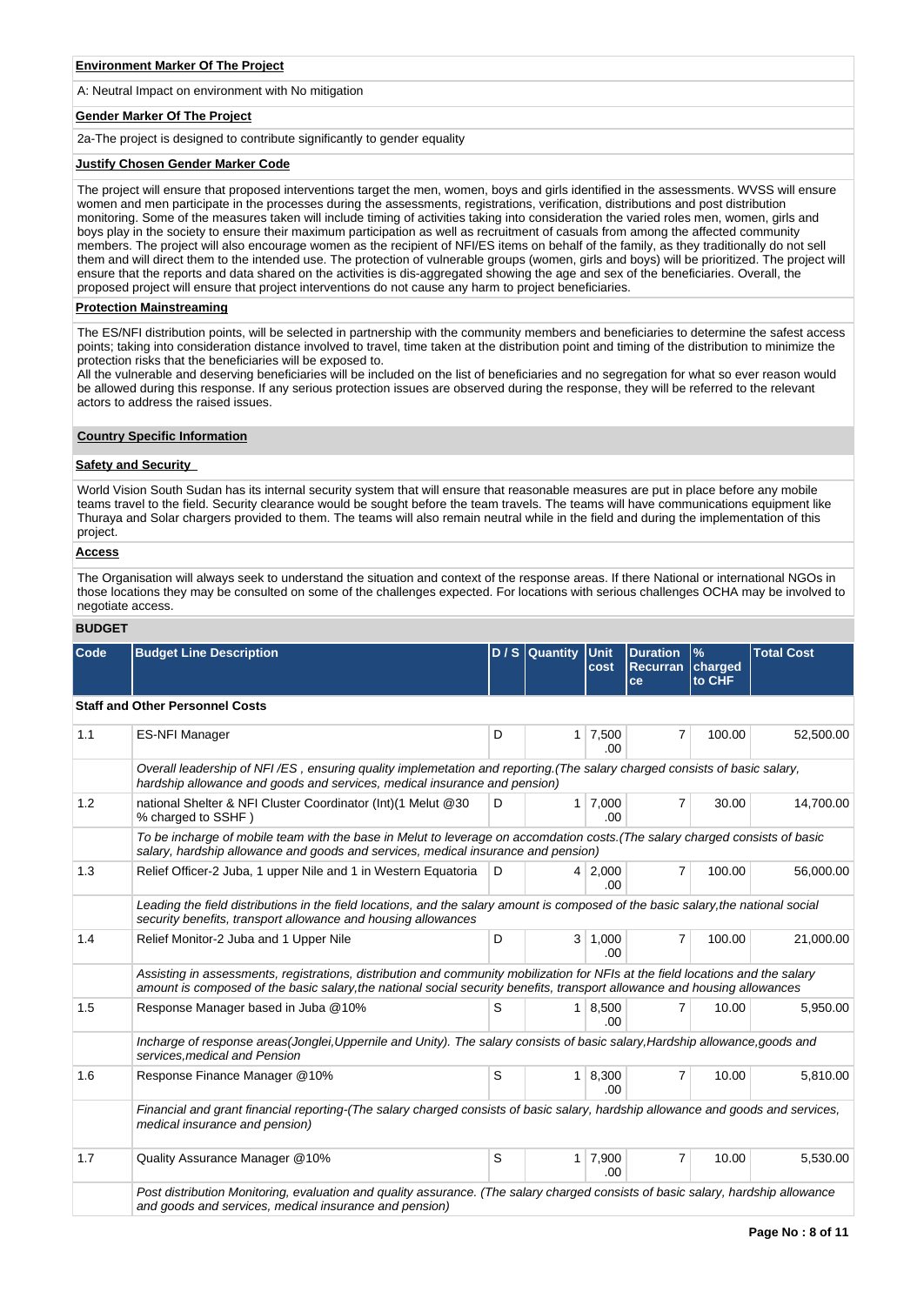| 1.8           | Program Officer @10%                                                                                                                                                                                                                                                         | S |                | $1 \mid 7,900$<br>.00 | $\overline{7}$ | 10.00  | 5,530.00   |
|---------------|------------------------------------------------------------------------------------------------------------------------------------------------------------------------------------------------------------------------------------------------------------------------------|---|----------------|-----------------------|----------------|--------|------------|
|               | Donor laison and reporting (The salary charged consists of basic salary, hardship allowance and goods and services, medical<br>insurance and pension)                                                                                                                        |   |                |                       |                |        |            |
| 1.9           | National Office National support staff- based in Juba and<br>charged 5% to SSHF (P & C Officer, Logistics Officer,<br>Financial accountant , booking officer)                                                                                                                | S |                | $5 \mid 1,500$<br>.00 | 7              | 10.00  | 5,250.00   |
|               | Facilitation of National staff shared staff contibution to this project, Logistics Officer, Financial accountant, booking officer                                                                                                                                            |   |                |                       |                |        |            |
| 1.10          | National Office Support(International) based in Juba and<br>Charged 5% to SSHF. (Facilities and Security Director,<br>Operations Director, Resource Acquisition Director, National<br>Director, and Finance Director)                                                        | S |                | 4 7,930<br>.00        | 7              | 5.00   | 11,102.00  |
|               | Facilitates National Director, Operations Director, Resource Acquisition Director, P&C in their contribution to the overall support<br>to this project                                                                                                                       |   |                |                       |                |        |            |
|               | <b>Section Total</b>                                                                                                                                                                                                                                                         |   |                |                       |                |        | 183,372.00 |
|               | Supplies, Commodities, Materials                                                                                                                                                                                                                                             |   |                |                       |                |        |            |
| 2.1           | Needs Assessment                                                                                                                                                                                                                                                             | D |                | $1 \mid 1,000$<br>.00 | 6              | 100.00 | 6,000.00   |
|               | Cost of conducting needs assessments to identify individuals in need of life saving NFIs. The cost estimated USD 1000 per need<br>assessment per month.                                                                                                                      |   |                |                       |                |        |            |
| 2.2           | Conduct verifications, registrations and Distributions-Casuals                                                                                                                                                                                                               | D |                | $1 \mid 1,000$<br>.00 | 6              | 100.00 | 6.000.00   |
|               | Cost of conducting Verification, Registration and Distribution life saving NFIs. The cost is estimated at USD1000 per one of the<br>activity per month.                                                                                                                      |   |                |                       |                |        |            |
| 2.3           | Visibility (Banners, T-shirts, Hats and Humanitarian vests)                                                                                                                                                                                                                  | D |                | $1 \mid 1,500$        | 1              | 100.00 | 1,500.00   |
|               | This is to ensure that the team are visible and easily identified by the beneficiaries and other partners to promote accountability.                                                                                                                                         |   |                | .00                   |                |        |            |
| 2.4           | Post Distribution Monitoring and HAP                                                                                                                                                                                                                                         | D | 1 <sup>1</sup> | 200.0                 | 6              | 100.00 | 1,200.00   |
|               | Conduct post distribution monitoring where World Vision conducted distributions                                                                                                                                                                                              |   |                | 0                     |                |        |            |
| 2.5           | Mobile team Supplies and camp support costs                                                                                                                                                                                                                                  | D |                | $1 \mid 2,500$        | 6              | 100.00 | 15,000.00  |
|               |                                                                                                                                                                                                                                                                              |   |                | .00                   |                |        |            |
|               | This supplies to be used by Mobile team while on field missions and camp support                                                                                                                                                                                             |   |                |                       |                |        |            |
| 2.6           | Local accommodation costs                                                                                                                                                                                                                                                    | D | 1 <sup>1</sup> | 400.0<br>0            | 6              | 100.00 | 2,400.00   |
|               | Estimate/Cost towards lodging of mobile teams while on mission.Cost of USD1000 estimated for at least 5 staff in a mission in a<br>month.                                                                                                                                    |   |                |                       |                |        |            |
| 2.7           | <b>NFI Transport</b>                                                                                                                                                                                                                                                         | D |                | $1 \mid 2,500$<br>.00 | 6              | 100.00 | 15,000.00  |
|               | Transport cost of supplies from Secondary warehouse locations                                                                                                                                                                                                                |   |                |                       |                |        |            |
|               | <b>Section Total</b>                                                                                                                                                                                                                                                         |   |                |                       |                |        | 47,100.00  |
| <b>Travel</b> |                                                                                                                                                                                                                                                                              |   |                |                       |                |        |            |
| 5.1           | <b>Staff Travel</b>                                                                                                                                                                                                                                                          | D |                | 5 500.0<br>0          | 6              | 100.00 | 15,000.00  |
|               | Staff travel (local transport, flights-round trip,) Juba to Field missions-Teams to be booked via UNHAS to travel to the field and<br>allow cluster to have more space to carry more survival kits for locations which could be accessed through other means of<br>transport |   |                |                       |                |        |            |
| 5.2           | Charter for Mobile team                                                                                                                                                                                                                                                      | D |                | $1 \mid 7,500$<br>.00 | 1              | 100.00 | 7,500.00   |
|               | Charter for Mobile Team to Deep Field Location-Evacuations incase of insecurity when the mobile teams are camping for longer<br>period while doing assessments/distributions and sending of emergency supplies.                                                              |   |                |                       |                |        |            |
|               | <b>Section Total</b>                                                                                                                                                                                                                                                         |   |                |                       |                |        | 22,500.00  |
|               | <b>General Operating and Other Direct Costs</b>                                                                                                                                                                                                                              |   |                |                       |                |        |            |
| 7.1           | Boat/Vehicle fuel and maintenance costs/hire (2 locations to<br>be served in a month.                                                                                                                                                                                        | D |                | 2   500.0<br>0        | 6              | 50.00  | 3,000.00   |
|               | The cost allowance is to facilitate movement of teams within payams                                                                                                                                                                                                          |   |                |                       |                |        |            |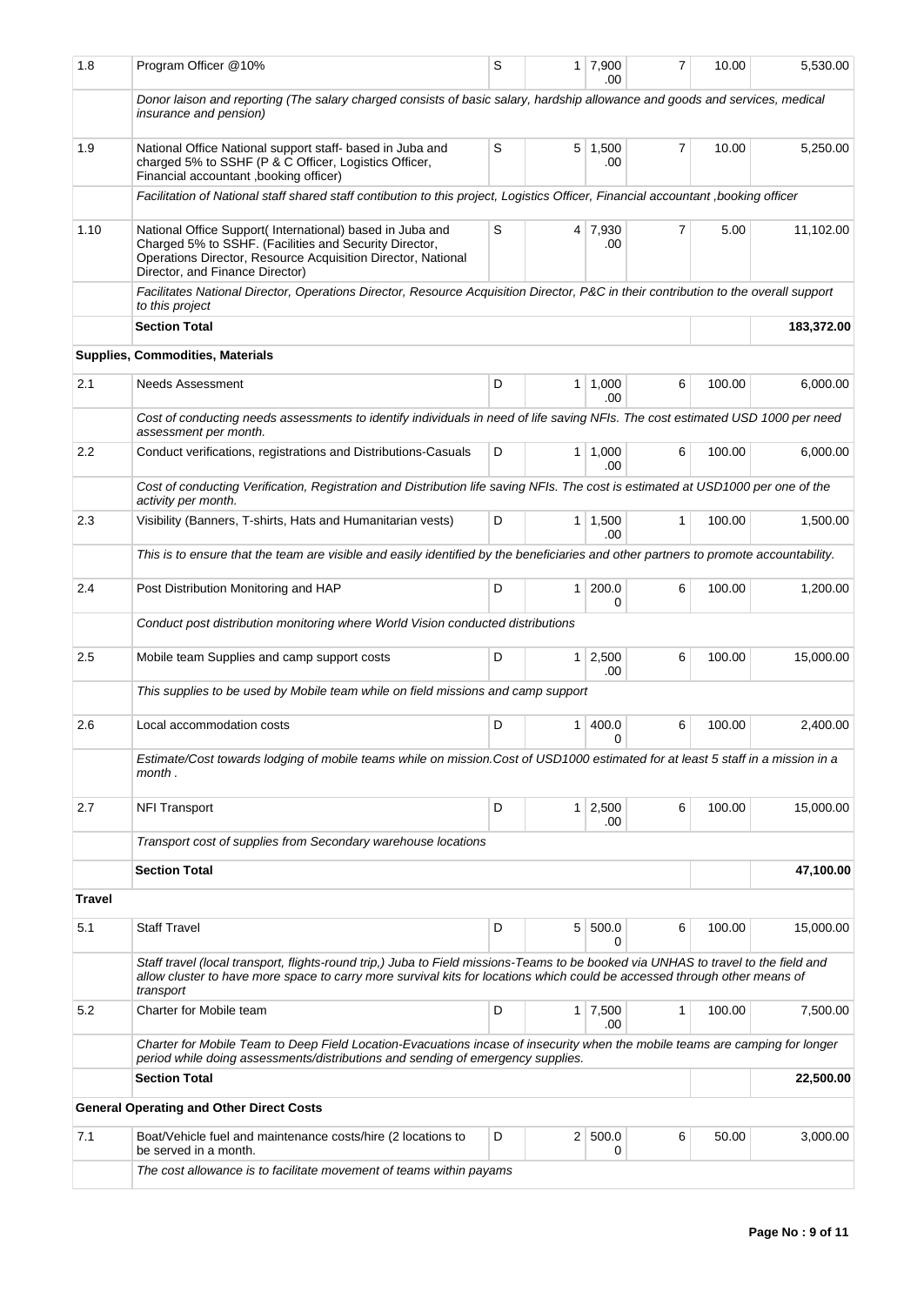| 7.2                     | Field office Fuel (contribution)                                                                                                                                                                 | D | 2 <sup>1</sup> | 500.0<br>0             | 6 | 40.00  | 2,400.00   |
|-------------------------|--------------------------------------------------------------------------------------------------------------------------------------------------------------------------------------------------|---|----------------|------------------------|---|--------|------------|
|                         | This is the cost for office fuel in Melut, Malakal for running the generators.                                                                                                                   |   |                |                        |   |        |            |
| 7.3                     | Vehicle running costs - National Office                                                                                                                                                          | D | 1 <sup>1</sup> | 400.0<br>$\Omega$      | 6 | 100.00 | 2,400.00   |
|                         | To facilitate S-NFI coordinator during donor engagements and coordination meeting                                                                                                                |   |                |                        |   |        |            |
| 7.4                     | <b>Communication Costs</b>                                                                                                                                                                       | D |                | 5 120.0<br>0           | 6 | 100.00 | 3,600.00   |
|                         | This costs of airtime for both thuraya and mobile phones for the staff for coordination and communication with the field team<br>@USD30 per staff and USD 100 for Thuraya while on field mission |   |                |                        |   |        |            |
| 7.5                     | Stationery                                                                                                                                                                                       | D |                | 2 200.0<br>0           | 6 | 100.00 | 2,400.00   |
|                         | Cost of stationery to be used b the Juba and Upper Nile teams                                                                                                                                    |   |                |                        |   |        |            |
| 7.6                     | VSAT (Internet) @5%                                                                                                                                                                              | S |                | $1 \mid 10,00$<br>0.00 | 6 | 5.00   | 3,000.00   |
|                         | Shared costs towards maintaining VSAT subscriptions to enable the teams manage to email the reports.                                                                                             |   |                |                        |   |        |            |
| 7.7                     | Juba team house rental costs @10%                                                                                                                                                                | S |                | $1 \ 20,00$<br>0.00    | 6 | 10.00  | 12,000.00  |
|                         | The Percentage charge is the rental cost for S-NFI coordinator and response team based in the national Office                                                                                    |   |                |                        |   |        |            |
| 7.8                     | Juba utilities costs- Response team @ 5%                                                                                                                                                         | S |                | 1   17,00<br>0.00      | 6 | 5.00   | 5,100.00   |
|                         | Cost charged on estimated cost of utilities to be used by the S-NFI team, response team(Response Manager, finance<br>manager, Quality assurance director)                                        |   |                |                        |   |        |            |
| 7.9                     | Juba office rentals costs @5%                                                                                                                                                                    | S |                | $1 \, 50,00$<br>0.00   | 6 | 5.00   | 15,000.00  |
|                         | Cost charged on estimated cost of space to be used by the S-NFI team, response team(Response Manager, finance<br>manager, Quality assurance director)                                            |   |                |                        |   |        |            |
| 7.10                    | Juba office Security Costs @5%                                                                                                                                                                   | S | 1 <sup>1</sup> | 13,00<br>0.00          | 6 | 5.00   | 3,900.00   |
|                         | This is the estimate of shared cost of engaging security firm to be in securing the office premises                                                                                              |   |                |                        |   |        |            |
| 7.11                    | Juba Office supplies @5%                                                                                                                                                                         | S |                | $1 \mid 7,500$<br>.00  | 6 | 5.00   | 2,250.00   |
|                         | Estimated shared cost of stationery to be used by S-NFI team, response team in Juba.                                                                                                             |   |                |                        |   |        |            |
| 7.12                    | Cost of cash transfer to field locations                                                                                                                                                         | S | 1 <sup>1</sup> | 567.0<br>0             | 6 | 100.00 | 3,402.00   |
|                         | This is the cost of cash transfer to various location to facilitate the mobile team activities                                                                                                   |   |                |                        |   |        |            |
|                         | <b>Section Total</b>                                                                                                                                                                             |   |                |                        |   |        | 58,452.00  |
| <b>SubTotal</b>         |                                                                                                                                                                                                  |   | 54.00          |                        |   |        | 311,424.00 |
| Direct                  |                                                                                                                                                                                                  |   |                |                        |   |        | 227,600.00 |
| Support                 |                                                                                                                                                                                                  |   |                |                        |   |        | 83,824.00  |
| <b>PSC Cost</b>         |                                                                                                                                                                                                  |   |                |                        |   |        |            |
| <b>PSC Cost Percent</b> |                                                                                                                                                                                                  |   |                |                        |   |        | 7.00       |
| <b>PSC Amount</b>       |                                                                                                                                                                                                  |   |                |                        |   |        | 21,799.68  |
| <b>Total Cost</b>       |                                                                                                                                                                                                  |   |                |                        |   |        | 333,223.68 |
|                         | <b>Project Locations</b>                                                                                                                                                                         |   |                |                        |   |        |            |

| <b>Location</b>   | <b>Estimated</b><br>percentage<br>of budget<br>for each<br><b>location</b> |          | <b>Estimated number of beneficiaries</b> | for each location |             |           | <b>Activity Name</b> |
|-------------------|----------------------------------------------------------------------------|----------|------------------------------------------|-------------------|-------------|-----------|----------------------|
|                   |                                                                            |          | Men   Women   Boys   Girls   Total       |                   |             |           |                      |
| Jonglei -> Ayod   |                                                                            | 15 2,120 | 2.046                                    |                   | 1,608 1,535 | 7,309     |                      |
| Jonglei -> Fangak |                                                                            | 8 1,083  | 1,046                                    | 822               |             | 784 3,735 |                      |